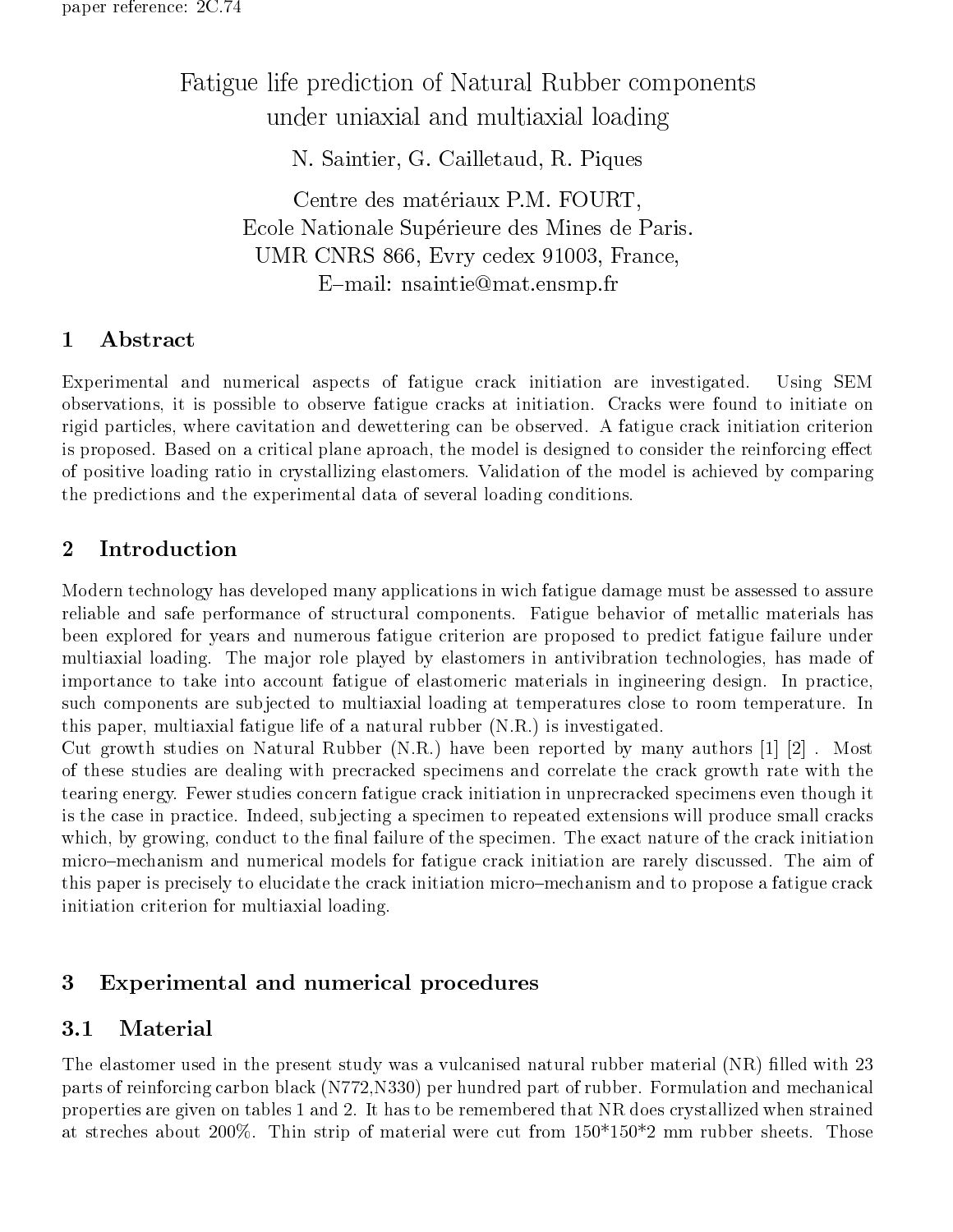(see numerical procedure section). In this case, due to stress softening effects, the material was first stabilised during 100 cycles at the maximal load.

# TABLE 1

#### Chemical composition of the NR vulcanizate

|        |      |      | Rubber ZnO Carbon black Vulcanization agent |
|--------|------|------|---------------------------------------------|
| -100 - | 20.0 | 23.0 |                                             |

#### Room temperature mechanical properties of the NR studied

|        |        |      |      | Density A shore $UTS$ $\epsilon_{failure}$ 300% elongation |  |
|--------|--------|------|------|------------------------------------------------------------|--|
|        |        |      |      | $(g/m^3)$ hardness (MPa) (%) modulus (MPa)                 |  |
| $-1.1$ | - 48 - | 25.3 | -500 |                                                            |  |

# 3.2 Fatigue testing

Fatigue testing were carried out on three types of specimens, molded by injection. The first one is a "diabolo" shaped specimen, almost uniaxial when carrying out push-pull testing. The last two are axisymmetrical notched specimens with 1.75 mm (AN2) and 4.75 (AN5) mm radius.The elastomer was bonded to the metal end pieces during the vulcanization process.

Fatigue testing were carried out under displacement control using electro-mechanical machines developed at the laboratory. Machine compliance was supposed to be largely greater than the specimen ones. Hence, the applied displacement was considered as being fully applied to the specimen and no special clip-gages was necessary.

In the case of torsion tests, the load cell was fixed to the specimen on one end and to a rigid body on the opposite end. The rigid body was able to move transversally along the specimen axis direction. Thus, pure torsion deformation was applied to the specimens and no compressive stresses induced.

Fatigue machines were supplied with waveforms generated by a digital-to-analogue converter under PC control. Cycles, force and displacement data were recorded by the PC via an analogue-to-digital converter. All tests were carried out at room temperature and at low frequency (1.5 Hz). Fatigue tests were conducted at least to crack initiation, and in most cases to rupture. The number of cycles to crack initiation  $(N_i)$  is conventionally defined as the number of cycles necessary to obtain a crack of 1mm size.  $N_i$  is difficult to determine unambiguously since neither compliance changes nor potential drop technique can be use with those materials. Hence,  $N_i$  is obtained by measurement using an optical microscope.

In the present work , the uniaxial data base was obtain from push-pull fatigue tests on diabolo specimens with strain cycles passing through zero or not. Multiaxial tests were carried out on both diabolo and axisymmetrical notched (AN) specimens by applying cyclic torsion deformation with strain cycles passing through zero or not. Moreover push-pull fatigue tests were performed on AN specimens. Push-pull tests with a superimposed static torsion angle have been found to be of prime interest to evaluate the criterion capacity to predict the crack initiation location. Experimental results obtained in a previous study [3] were added to our experimental data base.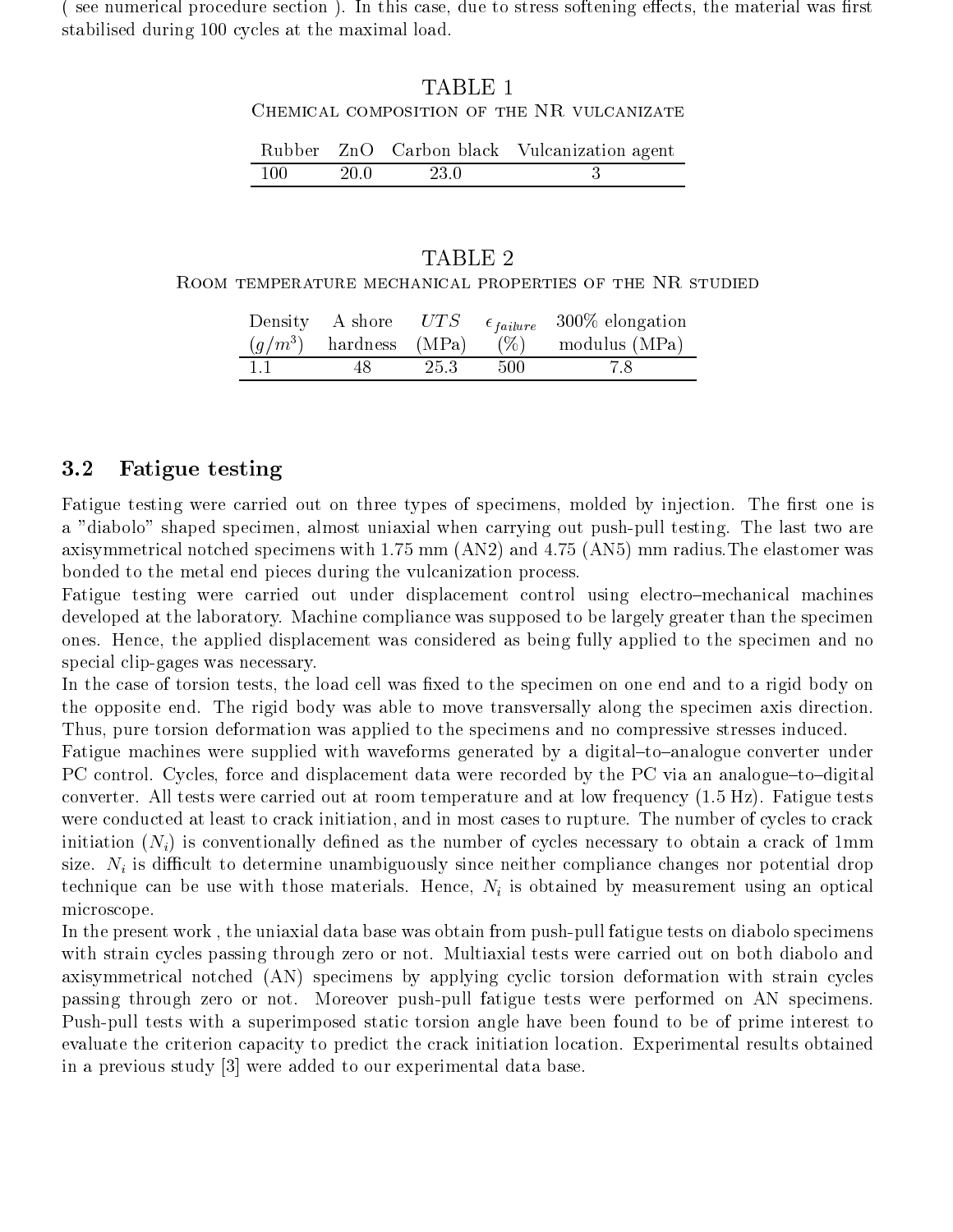Dissipation being lower than 3% on the stabilised strees strain curve, the material behaviour will be considered as hyperelastic non-linear, assuming homogeneity, isotropy and incompressibility. The Mooney-Rivlin model has been chosen to describe this behaviour. Rivlin showed that the strain energy function  $(W)$  may be expressed as the power series :

$$
W = \sum_{i+j=1}^{n} C_{ij} (I_1 - 3)^i (I_2 - 3)^j
$$
 (1)

where  $C_{ij}$  are material parameters and  $I_1$  and  $I_2$  are the strain invariants of the right Cauchy–Green deformation tensor. In the present study a third order deformation expansion of the elastic potential was chosen.

$$
W(I_1, I_2) = C_{01}(I_1 - 3) + C_{01}(I_2 - 3) + C_{11}(I_1 - 3)(I_2 - 3) + C_{20}(I_1 - 3)^2 + C_{30}(I_1 - 3)^3
$$
 (2)

In this paper only stresses in the actual configuration (i.e. Cauchy stresses) will be taken into are given by taking the stresses of the stresses of the stresses of the stresses of the stresses of the stresses of the stresses of the stresses of the stresses of the stresses of the strain energy function  $\sim$ respect to the left Cauchy–Green tensor  $\maltese = \maltese \maltese - \maltese \maltese - \maltese \maltese - \maltese \maltese)$  :

$$
q = 2B \frac{\partial W}{\partial B} \tag{3}
$$

 $C_{ij}$  were identified on simple extension tests results but also on finite element calculations of diabolo specimens in tension and compression. An inverse method was used and the optimisation loop was driven by the optimisation code SiDoLo, whereas finite element calculations were performed by the nite element code ZeBuLon developed at the laboratory. The term of stress imply Cauchy stress and is noted  $\sigma$ . 2D and 3D simulations were performed depending on the fatigue test considered.

## 4 Experimental and numerical results

#### 4.1 Crack initiation location and orientation

The fatigue crack initiation location was quite evident on fracture surfaces (see figure 1).



Figure 1: SEM image of a crack initiation on a cut opened AN2 specimen

In the case of push pull and torsion tests, most of the cracks initiate on or beneath the lateral surface of specimens. A very good agreement has been found between principal stress concentration zones and crack initiation locations.

Crack initiation location under push-pull with superimposed static torsion loadings are more unusual. Cracks were found to initiate inside the specimen and not at their surface where the stress concentration zone is located. Further mechanical considerations of the later case are deferred to the numerical results section.

Depending on the material, fatigue cracks can be found to appear in the direction of maximum shear amplitude (shear cracking) or maximum normal stress (tensile cracking). In our cases, the cracks

initiate in such a direction that they propagate in mode I, normaly to the local maximal principal stress as shown figure 2.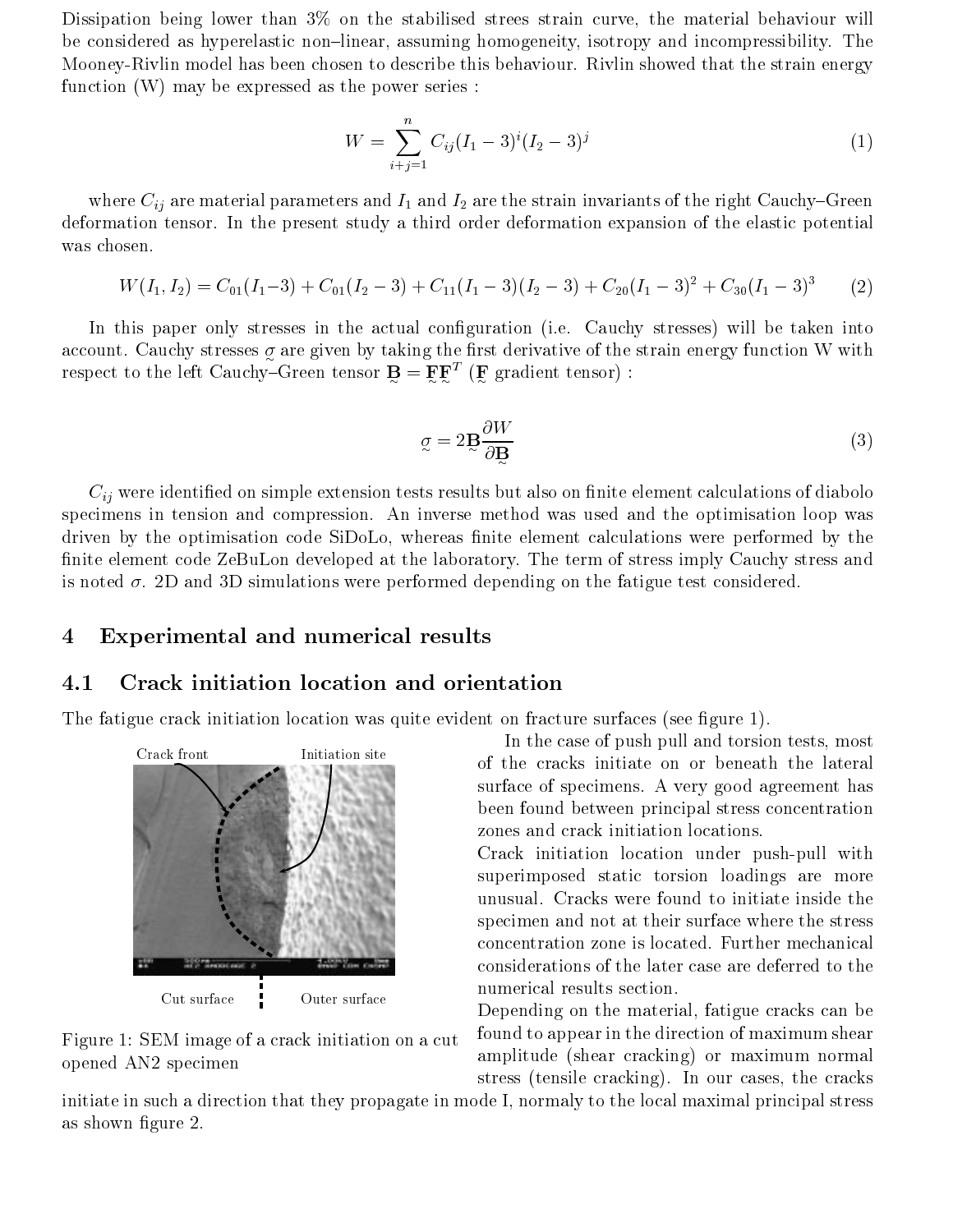

Figure 2: Cracks orientations under tension (a) and torsion (b)



Figure 3: SEM image of a crack initiation on a diabolo specimen

# 4.2 Crack initiation mechanism

Figure 3–a present a Scanning Electron Microscope (SEM) image of a crack, at initiation, at the surface of a diabolo which has been push-pull tested. This picture illustrate the way by which a crack initiate. Three zones can be distinguished :

- Figure 3-b : Energy Dispersive Spectrometry (E.D.S) reveals the presence of C, O, but not of Zn as it is the case for the rest of the specimen. A focussed view of this zone lets suppose that it is a carbon black agglomerate. The occurrence of such particles near the lateral surface can also be observed on microtomed surfaces. It has to be noticed that such particles can be found in the whole specimen and not only beneath the lateral surface. In addition,  $SiO<sub>2</sub>$  particles have been found at crack initiation. Cracks initiate on rigid particles.
- Figure  $3-c$ : The third zone is quite similar to what can be found in the case of particle dewettering. In the case of SiO2 particles, traces of elastomer were found on the particle surface. This suggest that rupture in the binder occurs , in other words cavitation, before dewettering. OBERT and BRUENER [4], GENT and PARK [5] observed the same phenomenon on translucent rubber filled with rigid particles. They concluded that dewettering was always preceeded by cavitation. In order to observe cavitation, thin strips of rubber were pulled in tension in situ the SEM and their surface observed. Cavitation has been observed at the poles of small particles . The material being not translucent, it has not been possible to observed cavitation on larger particles (the poles are too far away from the observed surface). Nevertheless, cavitation being not size dependent (it depends only on the local stress field) [6] [7], we can suppose that the same phenomenon occurs on  $SiO<sub>2</sub>$  particles or CB agglomerates. Hence, *Cavitation and dewettering are the first two* mechanisms in fatigue damage.
- Figure 3-d : Fibrillation clearly appears and prove that crack propagation occurs. Initiation is considered to be obtained when this crack reaches a 1 mm size. This indicates the fact that we are dealing with the first step of a crack propagation process. we can conclude that after cavitation and dewettering, a crack initiate and propagate up to the specimen failure.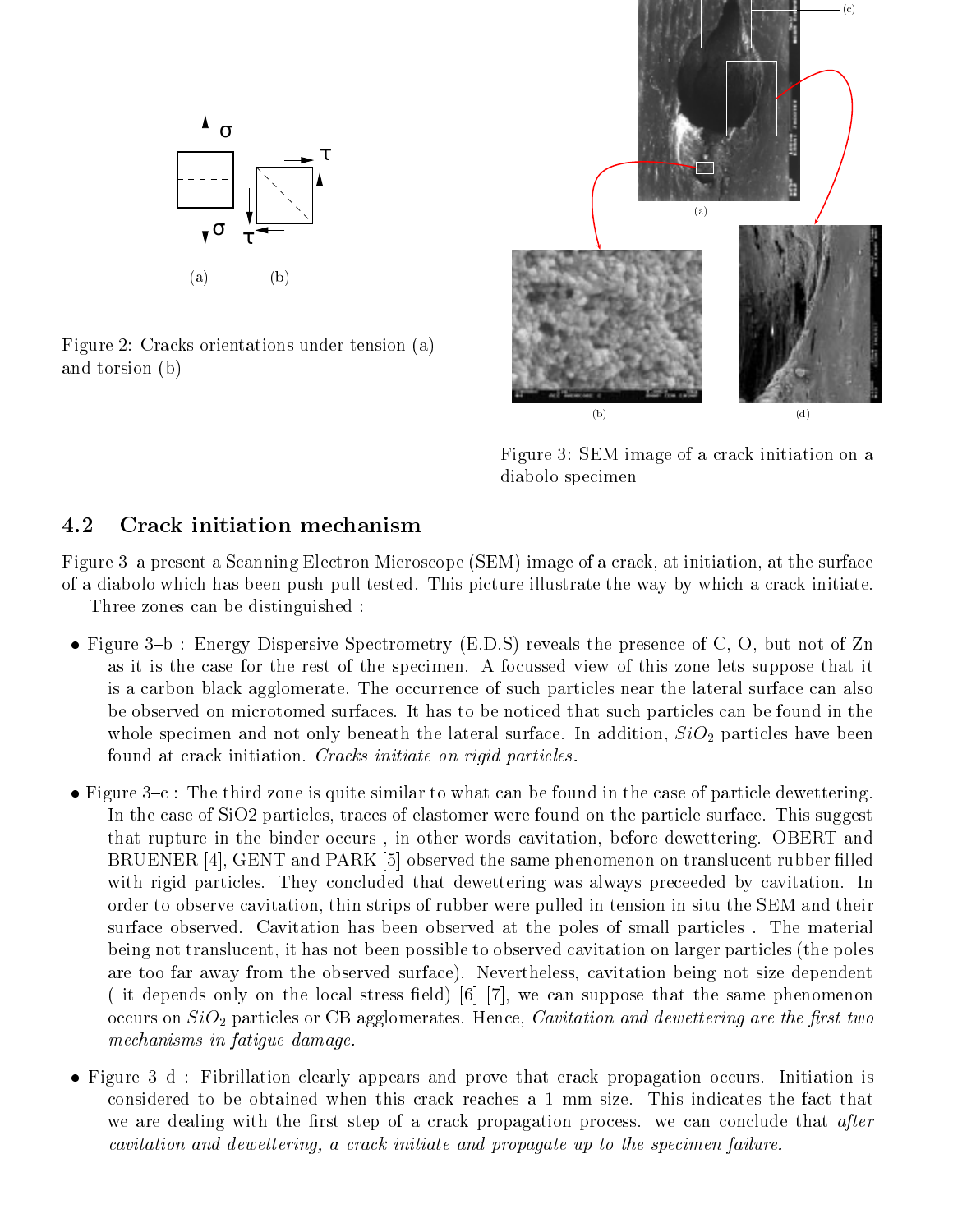# 5.1 Loading ratio reinforcing effect

As said previously, fatigue crack propagation behaviour of crystallizing elastomers is enhance by positive loading ratios. Such reinforcing effects have been reported by many authors  $\lceil 1 \rceil \lceil 8 \rceil \lceil 9 \rceil$  and is mainly due the percistency of a crystallized zone at the crack tip during the cycle. Same results are obtained on  $N_i$  evolution. For negative loading ratios R fatigue life decreases as the stress range increases, whereas the tendancy is reversed as soon as  $R$  becomes positive.

### 5.2 Uniaxial criterion

#### 5.2.1 Formulation of the criterion

Uniaxial fatigue tests results show that compressive stresses have no effect on fatigue life, in the range of compressive stresses explored [0;-4 MPa]. By closing fatigue cracks, compressive stresses do not contribute to an increase in the fatigue damage.Nevertheless, it is not possible to extrapolate these results to higher tensile compressive stresses. Indeed, Cadwell [12] has shown that large compressive stresses could damage the material, maybe by involving other physical phenomena ( for instance friction under large compressive loadings) than those involved in our case. Moreover, shear stresses seem to have no effect on fatigue life since NR exibits tensile crack growth. The proposed criterion is a critical plan approach that take into account the maximal and the minimal normal stress to a plane. The critical plane is defined as the plane that experiences the maximal normal tensile stress. The minimal stress is introduced to describe the reinforcing effect. We suggest that reinforcing effect is proportionnal to the minimal crystallisation level during a cycle. The crystallisation level can be expressed as follow:

$$
X_c = 0.3(1 - exp(-D. < \sigma >))\tag{4}
$$

In equation 4,  $\sigma$  is the normal Cauchy stress and  $\langle \rangle$  denotes the MacCauley bracket (i.e.  $\langle x \rangle$  =  $0.5(x + |x|)$ ). Using this equation, we assume that the NR crystallize at any positive tensile stress. Magnication of the macroscopic stress at the fatigue cracks tips, let us think that this assumption is reasonnable. The 0.3 coefficient refers to the  $30\%$  maximal crystallization rate for the NR under strech at room temperature [10]. The number of In equation 4,  $\sigma$  is the normal Cauchy stress and  $\langle \rangle$ denotes the MacCauley bracket (i.e.  $\langle x \rangle = 0.5(x + |x|)$ ). Using this equation, we assume that the NR crystallize at any positive tensile stress. Magnication of the macroscopic stress at the fatigue cracks tips, let us think that this assumption is reasonnable. The 0.3 coefficient refers to the  $30\%$ maximal crystallization rate for the NR under strech at room temperature [10].The number of cycles to crack initiation was correlated to the stress state via a power law function of an equivalent stress. The criterion takes the following mathematical form,

$$
\sigma_{eq} = \frac{\sigma_{n \text{ max}}}{1 + A.X_c} \text{ and } N_i = \left(\frac{\sigma_{eq}}{\sigma_0}\right)^{\alpha} \tag{5}
$$

In equation 5,  $\sigma_n$  max is the critical plane maximal normal stress during a cycle. A, $\alpha$  and D (eq. 4) are material constants,  $\sigma_0$  is a normative stress and  $N_i$  is the number of cycles to crack initiation.

#### 5.2.2 Identication of the material parameters.

There are four material constant in the current model. All four have been identify on push-pull and reverse tension fatigue tests. Stresses were obtain from FE calculations and stress values were taken at the critical point of the structure. The optimisation loop was driven by the optimisation package of ZeBuLon, using an evolutionary algorithm [11]. The optimised set of parameter is the following one :

$$
\begin{array}{c|c|c|c|c|c|c} D & A & \sigma_0 & \alpha \\ \hline 1.56 & 13.9 & 1.93 & -2.7 \\ \end{array}
$$

As shown in figure 6, the model is able to correlate the fatigue lifetime within a factor of 2 scatter bands.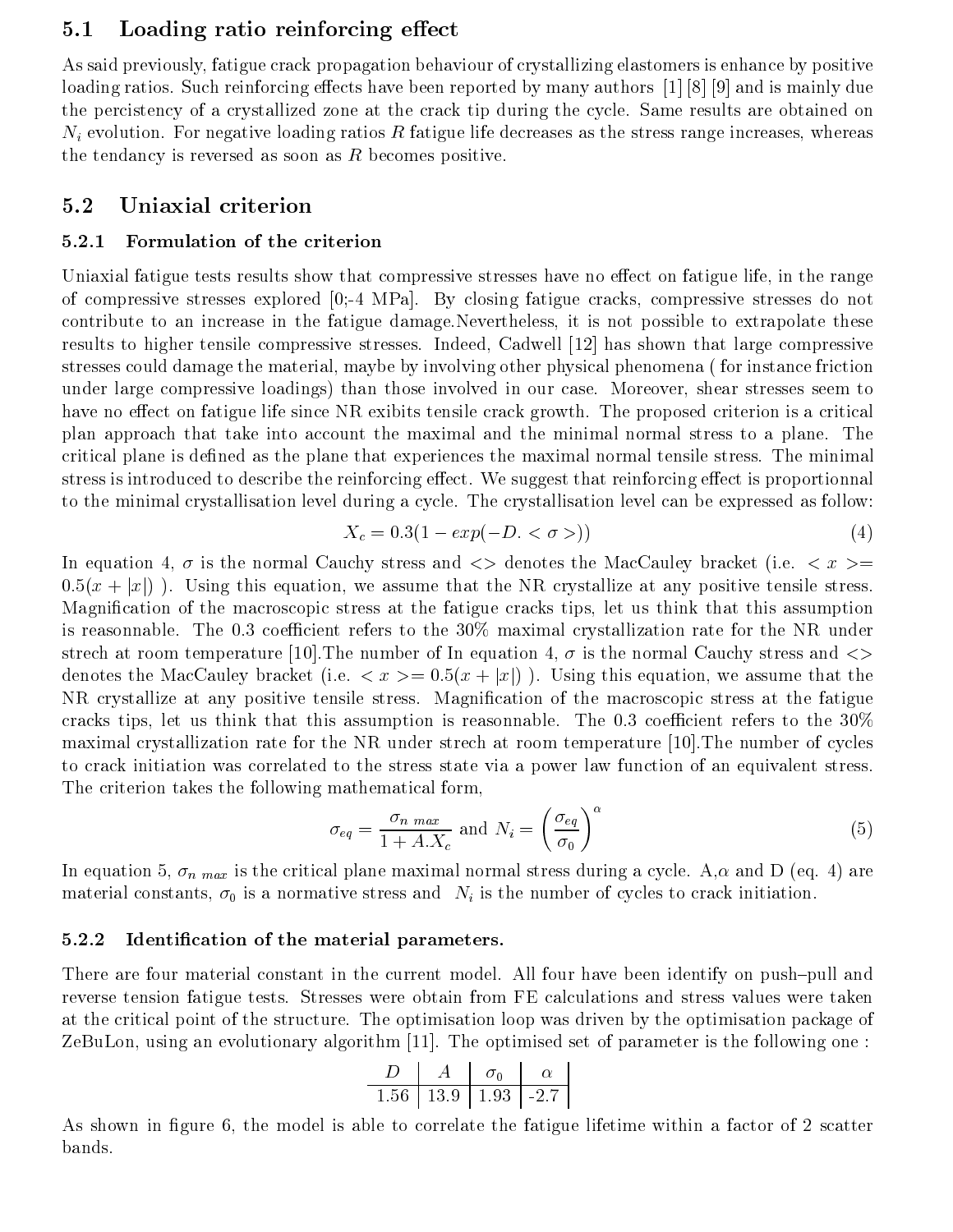

Figure 5: Evolution of several mechanical parameters along the specimen radius

# 5.3 Multiaxial results

#### 5.3.1 Crack initiation location



Figure 4: Comparison between crack initiation location predicted by the model and the corresponding experimental result

#### 5.3.2 Crack initiation prediction



Figure 6: Push-pull results on diabolos

The criterion has been found to locate the crack initiation in all conditions of loading applied to notched and diabolo specimens, even in the case of push-pull with a superimposed static torsion as shown on figure 4. The later case can be explained if we consider the values taken by the loading ratio R at each node along the diabolo's section. Even though R is lower than zero inside the diabolo, it becomes positive at a given distance  $\delta$  from the specimen axis.  $\delta$  depends on the compressive load applied and decreases with increasing the algeraic value of the compressive load. Figure 5 show the evolution of the loading ratio, the equivalent stress and  $N_i$  in the cross section along the specimen radius.

Figure 7 summarizes the comparison of experimental observation and predicted fatigue life. Good results are obtained on Diabolo and AN5 specimens. Predicted lifes are within the factor of two scatter lines. Fatigue life predictions on  $AN2$  specimens are systematically underestimated. A first attempt to explain those results was to involve a gradient effect. Indeed, AN2 specimens show a larger stress gradient than AN5 specimens. Such gradient effects have already been reported for instance by Munday and Mitchell [13] for metallic materials. However, averaging stresses, even over a large distance compared to the gradient influence distance did not lead to better results. Rather than a gradient effect, the underestimated results on AN2 specimens could be due to scale effect. The point is that two conditions have to be verified to initiate a crack. First the equivalent stress has to be sufficient, secondly a particle has to be found (remember the crack initiation mechanism). If the highly stressed zone volume is too small, no particle will be found and the crack initiation will occur somewhere else, for a lower equivalent stress i.e. a larger  $N_i$ . A probabilistic approach will be developed to take this scale effect into account.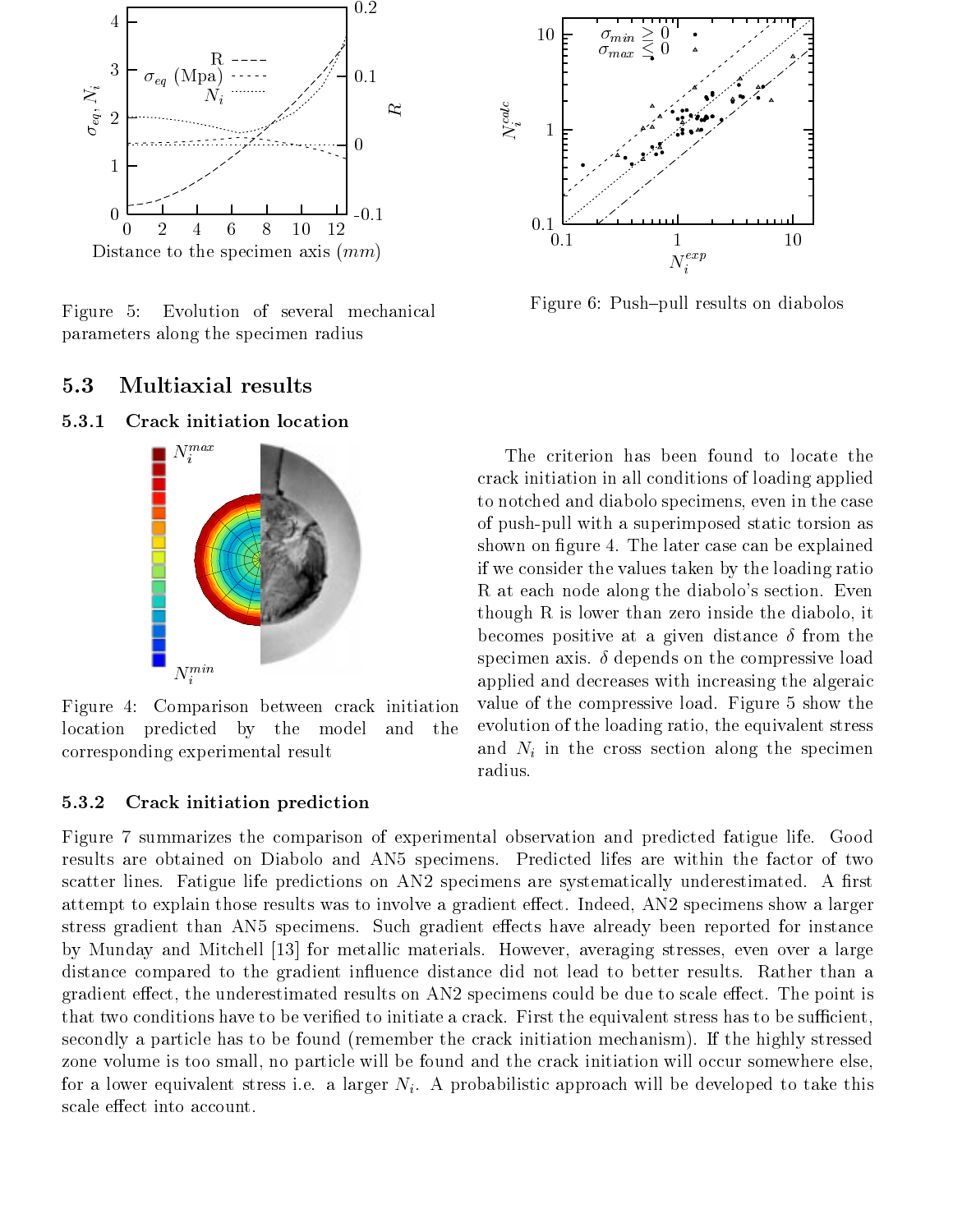

Figure 7: Comparison between experimental and predicted  $N_i$ 

# 6 Conclusion

From SEM observations, a fatigue crack initiation mechanism was proposed for a natural rubber vulcanizate subjected to uniaxial and multiaxial loading. Voids were found to nucleate around  $SiO<sub>2</sub>$ particles or Carbon black agglomerates. Cavitation and dewettering have been observed as the two mechanisms involved in the void nucleation. Then, cracks initiate from those voids and growth slowly up to the final failure of the specimen. In most cases, cracks initiate normally to the local maximum principal stress and propagate in mode I.

A fatigue crack initiation criterion has been developed. Based on a critical plane approach, it has been found to locate precisely the crack initiation and to give a good evaluation (within a factor of two) of  $N_i$  under uniaxial and multiaxial loading. In the range of stress studied, large compressive stresses have no effect on the fatigue lifetime and non-relaxing conditions increase very markedly fatigue resistance. Good results are obtained with push-pull with superimposed static torsion. As predicted by the model, cracks initiate inside the specimen and it is possible to correlate this location to the  $R$  gradient in the specimen section. Finally, a scale effect on  $AN2$  specimen has been observed and probabilistic investigations are in progress.

# 7 Acknowledgements

The financial support of PAULSTRA-HUTCHINSON is greatfully acknowledged.